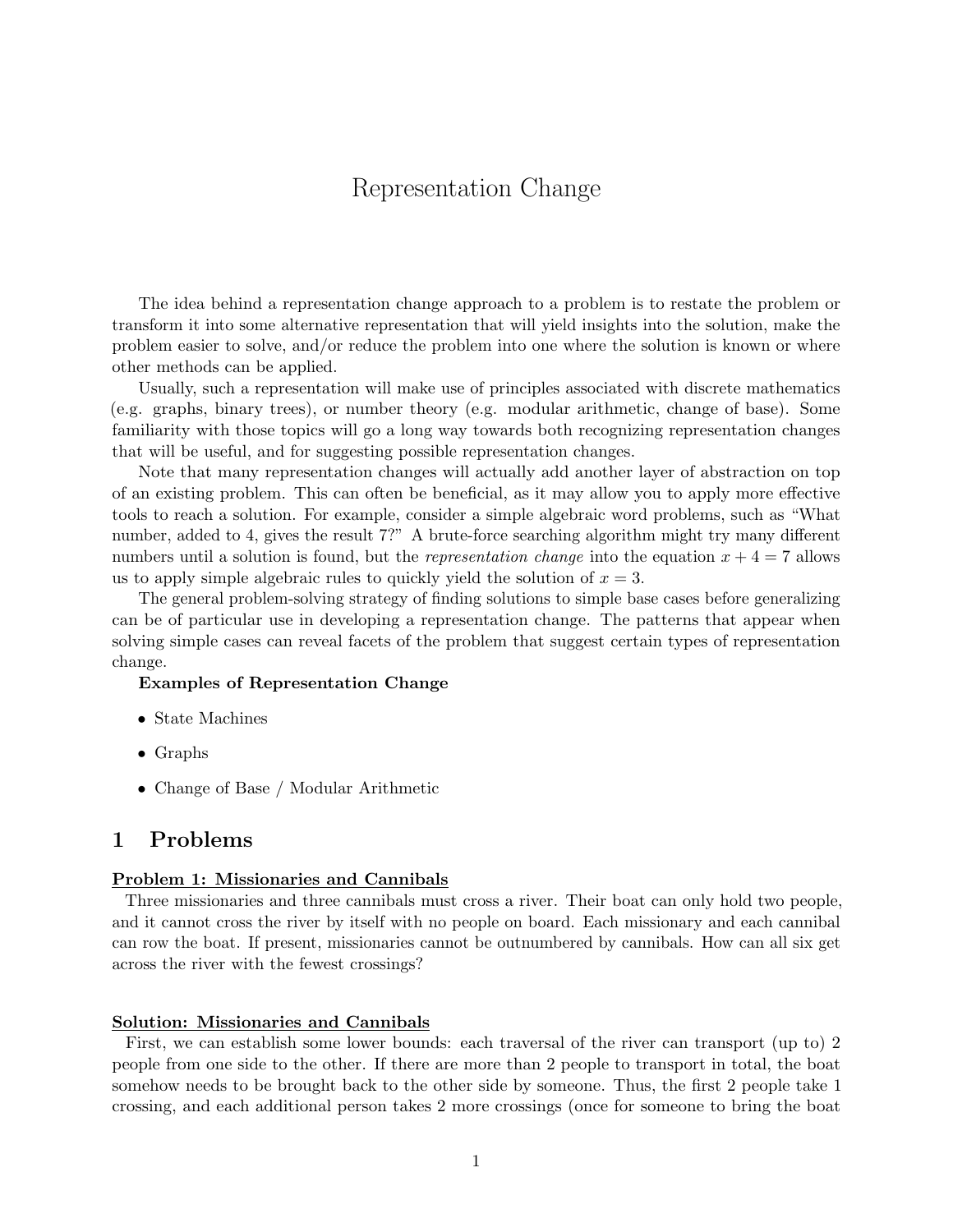back, and once to bring the additional person over). Thus, the minimum number of crossings for 6 people is 9.

We can choose to represent the state of the problem as an ordered quadruplet:  $(M_0, C_0, M_1, C_1)$ , where  $M_0$  and  $C_0$  are the numbers of missionaries and cannibals on the starting side, respectively, and  $M_1$  and  $C_1$  are the numbers of missionaries and cannibals on the ending side, respectively. So, we begin with  $(3, 3, 0, 0)$  and wish to reach an end state of  $(0, 0, 3, 3)$ .

Exploring some possible moves, we notice immediately that the first crossing must consist of two people. (Otherwise, there is only one person to bring the boat back, and we are at the initial state again, squandering two crossings.) Furthermore, the first crossing must consist of a cannibal and one other person. (Otherwise, it would leave behind 3 cannibals and 1 missionary, which is not allowed.)

If we try 1 cannibal and 1 missionary on the first trip:  $(3,3,0,0) \rightarrow (2,2,1,1)$ . Then the missionary must bring the boat back, or there would be 3 cannibals and 2 missionaries on one side. So  $(2, 2, 1, 1) \rightarrow (3, 2, 0, 1)$ . The next crossing over cannot take 2 missionaries (would leave 1 missionary and 2 cannibals behind), and cannot take 1 missionary and 1 cannibal (would put 1 missionary and 2 cannibals on the far side), so it must take over 2 cannibals, leaving only the option for any of the cannibals to bring the boat back.  $(3, 2, 0, 1) \rightarrow (3, 0, 0, 3) \rightarrow (3, 1, 0, 2)$ .

Now we observe that the next trip must bring over at least 2 missionaries (any less and they will be outnumbered on the other side).  $(3, 1, 0, 2) \rightarrow (1, 1, 2, 2)$ . The return trip here must consist of 1 missionary and 1 cannibal (or else one or the other side will have more cannibals than missionaries.  $(1, 1, 2, 2) \rightarrow (2, 2, 1, 1)$ . Observing the symmetry here, we note that the remainder of the crossings can be performed in reverse (as though swapping sides):  $(2, 2, 1, 1) \rightarrow$  $(0, 2, 3, 1) \rightarrow (0, 3, 3, 0) \rightarrow (0, 1, 3, 2) \rightarrow (1, 1, 2, 2) \rightarrow (0, 0, 3, 3).$  Thus, the final sequence is:  $(3, 3, 0, 0) \rightarrow (2, 2, 1, 1) \rightarrow (3, 2, 0, 1) \rightarrow (3, 0, 0, 3) \rightarrow (3, 1, 0, 2) \rightarrow (1, 1, 2, 2) \rightarrow$ 

 $(2, 2, 1, 1) \rightarrow (0, 2, 3, 1) \rightarrow (0, 3, 3, 0) \rightarrow (0, 1, 3, 2) \rightarrow (1, 1, 2, 2) \rightarrow (0, 0, 3, 3)$ . With 12 total states, that means that it took 11 crossings.

If we try a different initial trip (2 cannibals), we get:  $(3,3,0,0) \rightarrow (3,1,0,2) \rightarrow (3,2,0,1)$ , which turns out identically as above. Thus, it appears as though the minimum is 11 crossings, regardless of how we begin. (Similarly, the ending sequence can vary as well, from the  $(0, 1, 3, 2)$  state.)

Note that this is more than the absolute minimum of 9 (ignoring any no constraints regarding cannibals outnumbering missionaries). We observe that an extra 2 crossings occur because we reach an intermediate state,  $(1, 1, 2, 2)$ , where the only valid return trip is 1 missionary and 1 cannibal. This effectively uses 2 extra turns, because the 2-trip cycle that includes this trip does not increase the total number of people on the other side. If we step through the state diagram to see what alternative choices there might be, however, we see that these extra 2 trips are necessary due to the constraints of the problem, and therefore 11 moves is optimal.

#### Problem 2: Penny Distribution Machine

A "machine" consists of a row of (infinite) boxes. To start, one places n pennies in the leftmost box. The machine then redistributes the pennies as follows. On each iteration, it replaces a pair of pennies in one box with a single penny in the next box to the right. The iterations stop when there is no box with more than one coin. For example, Figure [1](#page-2-0) shows the work of the machine in distributing six pennies by always selecting a pair of pennies in the leftmost box with at least two coins.

(a) Does the final distribution of pennies depend on the order in which the machine processes the coin pairs?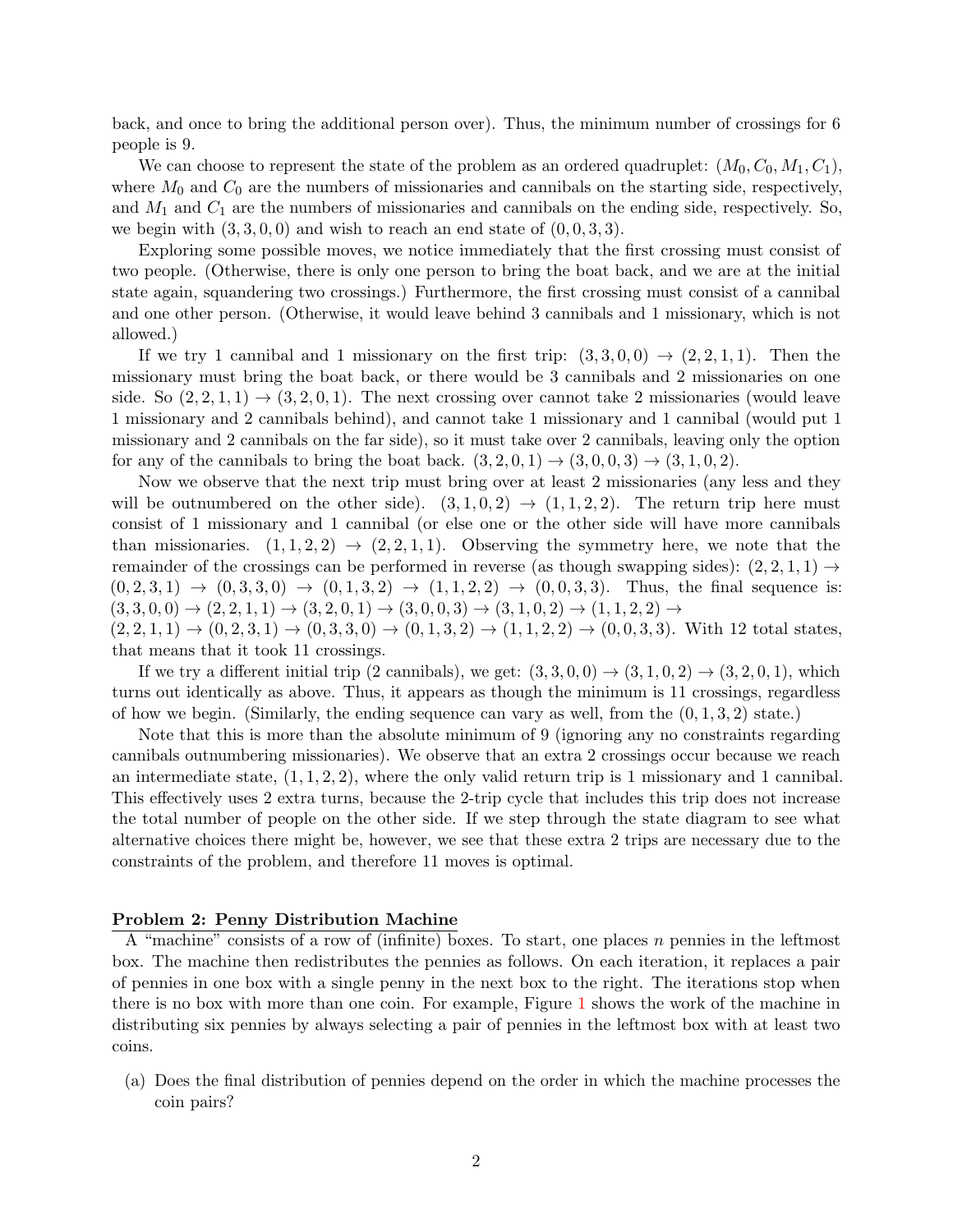<span id="page-2-0"></span>

| 6              |                |  |  |
|----------------|----------------|--|--|
| 4              |                |  |  |
| $\overline{c}$ | $\overline{c}$ |  |  |
| $\mathbf 0$    | 3              |  |  |
| 0              |                |  |  |

Figure 1: Example of penny distribution.

- (b) What is the minimum number of boxes needed to distribute  $n$  pennies?
- (c) How many iterations does the machine make before stopping?

### Solution: Penny Distribution Machine

### 1.1 Problem Restatement

One useful strategy for restating the problem is to separate it into different components. This ensures that we understand all aspects of the problem and that we aren't leaving behind any information. It also allows to establish a framework to distinguish between fundamentally different aspects of the problem. In this case, we can identify three separate pieces:

- 1. There is an initial state, which consists of  $n$  pennies in the leftmost box.
- 2. We are allowed to do "redistribution" actions, which replace 2 pennies in one box with 1 penny in the next box to the right.
- 3. We stop when each box has 0 or 1 pennies.

Let us number the boxes, from left to right with  $0, 1, \ldots$ .

## 1.2 Brainstorming

We can begin brainstorming by first listing several corollaries of the problem statement. While some of these may be "obvious", just writing these down and mulling them over may reveal useful approaches, often involving several of the "obvious" statements.

- If  $n > 1$ , some redistribution must occur before we reach the "end" state.
- If the end state has a penny in some box that is not the leftmost box, it must have been placed there by some redistribution action.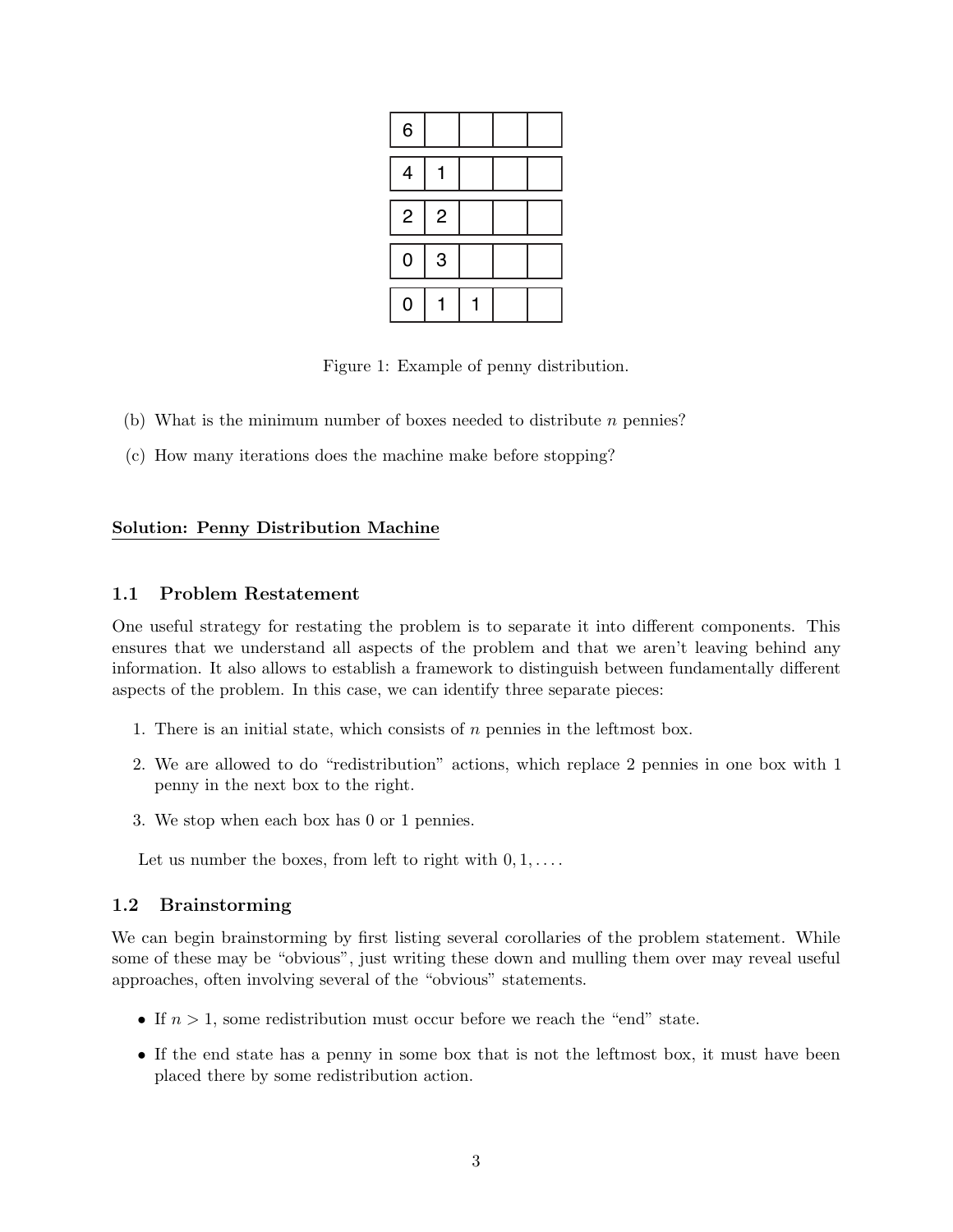• Each redistribution decreases the total penny count by 1. Therefore, if we begin with  $n$ pennies, we reach an end state in fewer than  $n$  steps. (By definition, if 1 penny is left, it must be an end state.)

Now, we have some useful tools with which to approach the first problem: "Does the final distribution of pennies depend on the order in which the machine processes the coin pairs?"

At first glance, it may not be clear whether the answer is "yes" or "no". Because we may have multiple redistribution actions to choose from at some intermediate state, there may be many different ways in which an initial state can be brought to an end state. However, the regularity of the redistribution action may make us think that ordering doesn't matter: if  $n = 2k$  (or  $2k + 1$ ), then there must be k redistributions from box 0 into box 1. This puts k total pennies into box 1, though possibly at different times depending on how we choose to perform redistribution actions.

This suggests that we may be able to pursue some kind of backwards reasoning: given a penny in some box  $i$ , we should be able to "retrace" its steps to the initial state: From some end state with a penny in box  $i$  ( $i > 0$ ), it must have come from two pennies in box  $i - 1$ . Similarly, if  $i - 1 \neq 0$ (i.e. those two pennies did not come from the  $n$  pennies in the first box), each of the two pennies in box  $i-1$  must have come from 2 pennies each (4 total) in box  $i-2$ . This leads us to the following useful statement:

For any penny in box i of the end state, it must have been placed there through a series of distribution actions beginning with  $2<sup>i</sup>$  pennies in the initial state (i.e. from  $2<sup>i</sup>$  pennies in box 0).

#### 1.3 Solution (Question 1)

Let  $b_i$  be the number of pennies in box *i* of the ending state. Then  $n = 2^0 \cdot b_0 + 2^1 \cdot b_1 + 2^2 \cdot b_2 +$  $\cdots + 2^i \cdot b_i + \ldots$ 

For those familiar with changing numerical bases, it is clear that the end state is the binary (base 2) representation of n. In such case, the answer to the first question is "no", because each integer has a unique (finite) binary representation. However, it may be useful to verify that this is the case.

Since we wish to show that each integer has a unique binary representation, this suggests a proof by contradiction: suppose n has two different binary representations  $(b_0, b_1, b_2, \ldots,$  and  $a_0, a_1, a_2, \ldots,$ where  $b_i$  is digit i of one representation, and  $a_i$  is digit i of the other representation). Because n is finite, there is some largest j such that  $a_j \neq b_j$ . Then we have:

$$
n = 20 \cdot a_0 + 21 \cdot a_1 + 22 \cdot a_2 + \dots + 2j \cdot a_j + \dots = 20 \cdot b_0 + 21 \cdot b_1 + 22 \cdot b_2 + \dots + 2j \cdot b_j + \dots
$$
  
= 2<sup>0</sup> \cdot a\_0 + 2<sup>1</sup> \cdot a\_1 + 2<sup>2</sup> \cdot a\_2 + \dots + 2<sup>j</sup> \cdot a\_j = 2<sup>0</sup> \cdot b\_0 + 2<sup>1</sup> \cdot b\_1 + 2<sup>2</sup> \cdot b\_2 + \dots + 2<sup>j</sup> \cdot b\_j

Without loss of generality, let  $a_j = 1 > b_j = 0$ . Even if we set  $a_i = 0$  and  $b_i = 1$  for all  $i < j$  (that is, the remaining digits are such that minimizes the value of  $a_i$  while maximizing the value of  $b_i$ ) to try and maintain equality, it is still the case that  $2^j \cdot 1 > 2^0 \cdot 1 + 2^1 \cdot 1 + 2^2 \cdot 1 + \cdots + 2^{j-1} \cdot 1 + 2^j \cdot 0$ (this is a special case of  $x^j - 1 = (x - 1)(x^{j-1} + x^{j-2} + \cdots + 1)$  for  $x = 2$ ). Then the two binary representations are actually for different numbers, and we have a contradiction.

Thus, there is exactly one unique end state for each initial state.

#### 1.4 Solution (Question 2)

Now that we know that the end state is the binary representation of  $n$ , the second question reduces to the number of digits in the binary representation. If we are aware of the relationship between a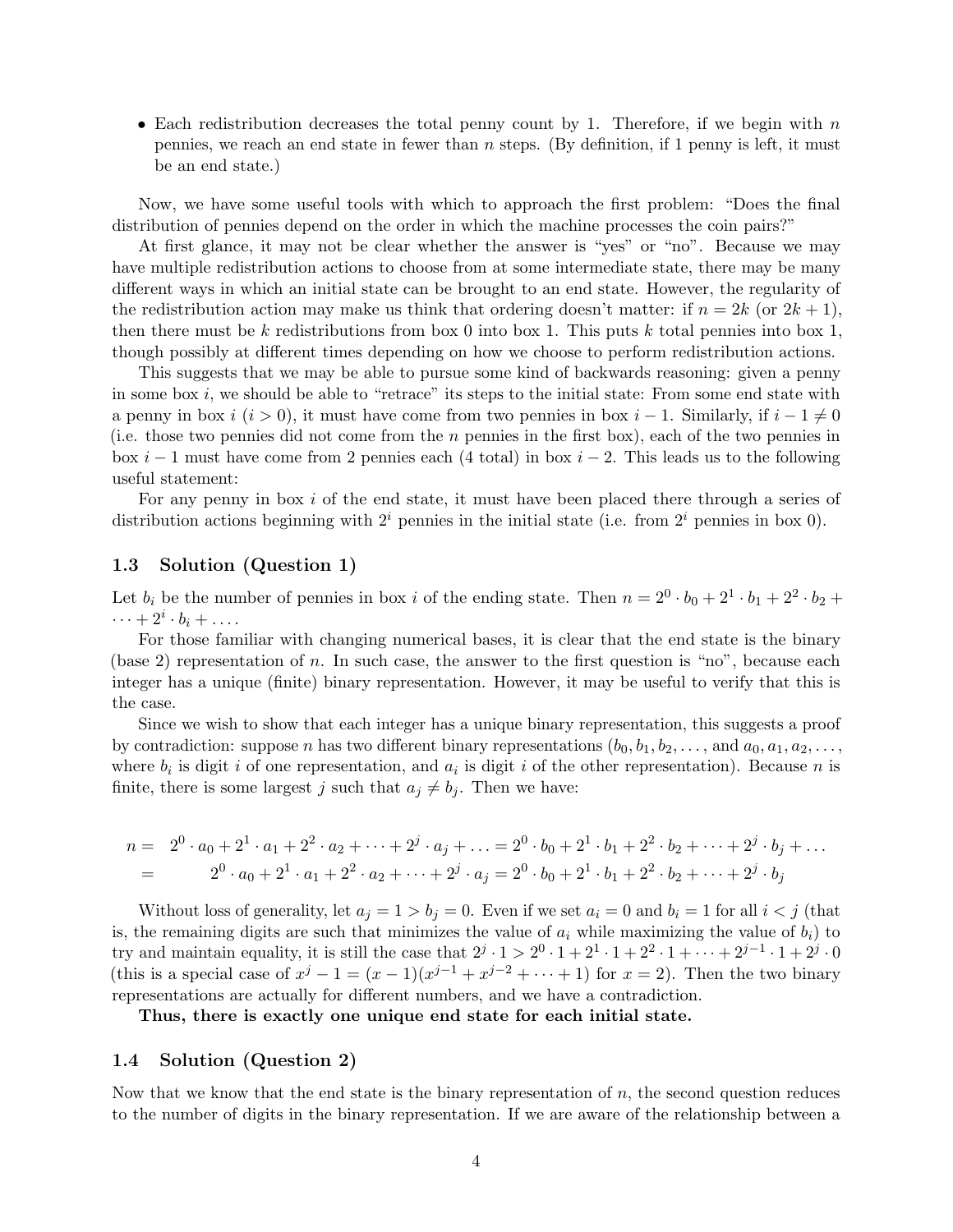number and the size of its representation, we can derive that this answer should involve the log function. Otherwise, we may approach this question more systematically:

Let k be the largest value such that  $b_k$  is 1 in the end state of n. Then the smallest value of n occurs when all other  $b_i$  are 0. Thus,  $n \geq 2^k$ . Similarly, the largest value of n occurs when all other  $b_i$  (for  $i < k$ ) are 1. Thus  $n \leq 1 + 2 + 4 + \cdots + 2^k = 2^{k+1} - 1$ . Combining these two expressions, we have  $2^k \leq n \leq 2^{k+1} - 1$  for an integer n with  $k+1$  binary digits. In other words, for each additional power of 2, the number of digits increases by 1. (This should also suggest the use of the logarithm function.)

Otherwise, we can manipulate the expression as follows:

$$
2^{k} \le n \le 2^{k+1} - 1 < 2^{k+1}
$$
\n
$$
k \le \log_2(n) \le \log_2\left(2^{k+1} - 1\right) < \log_2 2^{k+1}
$$
\n
$$
k \le \log_2 n < k+1
$$

To deal with the fact that k is an integer, and  $\log_2 n$  is usually not (except when n is a power of 2), we can apply the floor  $(|x|)$  and ceiling  $([x])$  functions, which are defined in the following way:  $|x| = \max\{i : i \leq x, i \in \mathbb{Z}\}\$  (the largest integer less than or equal to x),  $[x] = \min\{i : i \geq x, i \in \mathbb{Z}\}\$ (the smallest integer greater than or equal to  $x$ ). It is useful to rephrase these definitions as follows:  $|x| = i \Leftrightarrow i \leq x < i + 1, i \in \mathbb{Z}$  and  $[x] = i \Leftrightarrow i - 1 < x \leq i, i \in \mathbb{Z}$ .

Thus, it should be clear that  $k = \lfloor \log_2 n \rfloor$ . However, note that we start indexing the boxes at 0, such that  $k = 1$  means that two boxes are used. So the number of boxes used is  $\log_2 n + 1$ .

#### 1.5 Solution (Question 3)

Recall that each redistribution reduces the total number of pennies by 1. Thus, the number of redistributions is equal to the difference between the initial and final number of pennies:  $n - \sum_i b_i$ .

#### 1.6 Variants and Generalizations

- 1. Instead of replacing 2 pennies with 1 penny, we can replace b pennies with 1 penny. You may want to verify that this achieves the base b representation.
- 2. What if we replace 3 pennies with 2 pennies? Does this end result behave like a base 1.5 representation?
- 3. What if the boxes extend in both directions, and each redistribution simply replaces 2 pennies in a box with 1 penny in each box to the left and the right? Clearly, the total number of pennies would not change, but what would the final distribution look like? Would there still be a unique final state for the same initial value of  $n$ ?

# 2 Homework

#### Problem 3: Digit Sum

Without the help of a computer or calculator, find the total sum of the *digits* in all integers from 1 to 1 million, inclusive.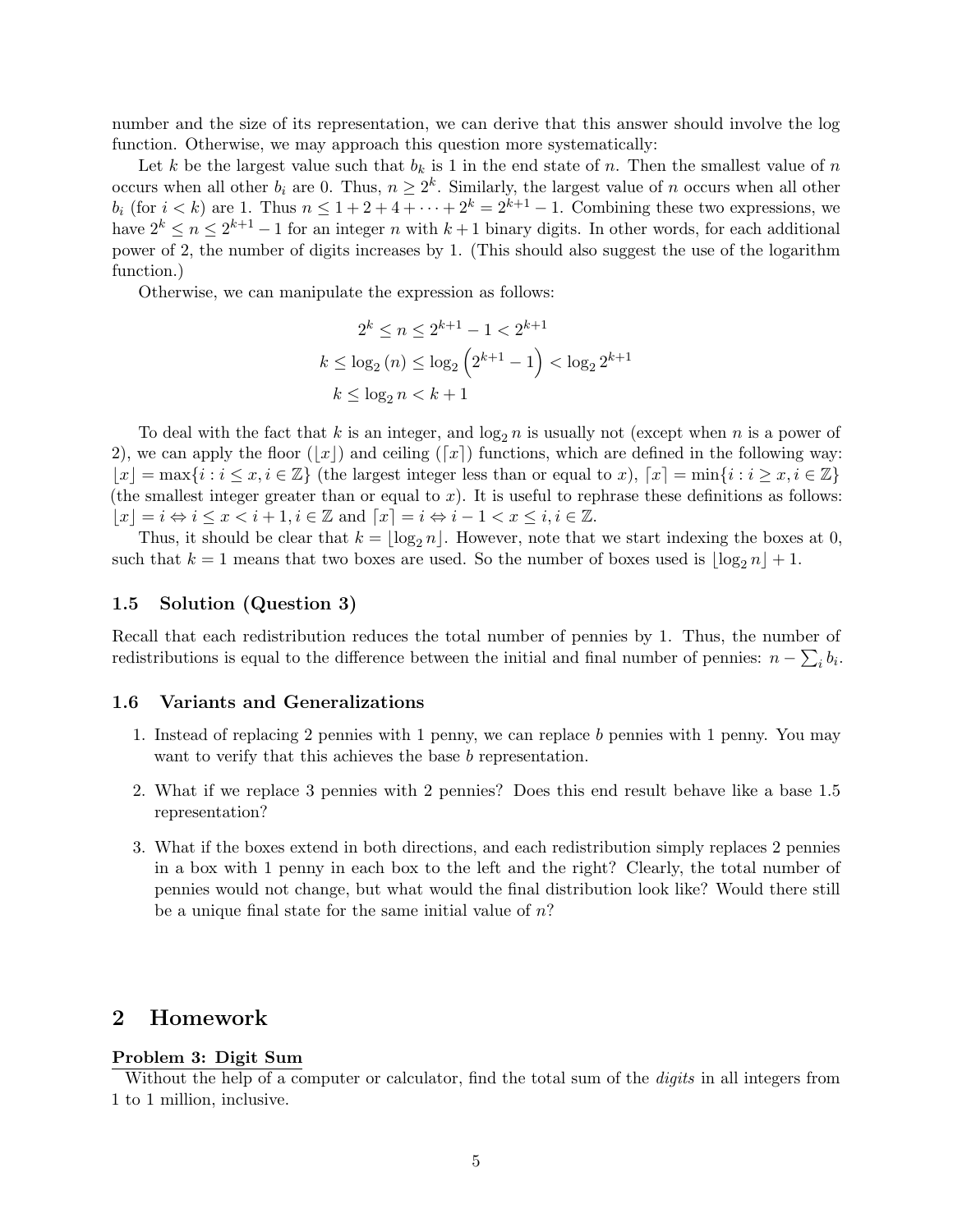#### Problem 4: Four Alternating Knights

<span id="page-5-0"></span>There are four knights on a  $3 \times 3$  chessboard: the two white knights are at the two bottom corners,



Figure 2: Desired Goal of the Four Alternating Knights puzzle.

and the two black knights are at the two upper corners of the board. Find the shortest sequence of moves to achieve the position shown on the right of Figure [2](#page-5-0) or prove that no such sequence exists. Of course, no two knights can ever occupy the same square of the board.

#### Problem 5: Turning on a Light Bulb

A light bulb is connected to n switches in such a way that it lights up only when all the switches are closed. Each switch is controlled by a push button; pressing the button toggles the switch, but there is no way to know the state of the switch.

- (a) Devise a sequence of button pushes that is guaranteed to turn on the light bulb when  $n = 3$ . What is the minimum number of button pushes in such a sequence?
- (b) Design an algorithm to turn on the light bulb with the minimum number of button pushes needed in the worst case.

# 3 Advanced Problems

#### Problem 6: Poisoned Wine

An evil king is informed that exactly one of his 1000 wine barrels has been poisoned. The poison is so potent that a miniscule amount of it, no matter how diluted, kills a person on the 30th day after consumption. The king is prepared to sacrifice 10 of his slaves to determine the poisoned barrel.

- (a) Can this be done before a feast scheduled in 5 weeks?
- (b) Can the king achieve his goal with just 8 slaves?

#### Problem 7: Catching a Spy

In a computer game, a spy is located on a one-dimensional line. At time 0, the spy is at location a. With each time interval, the spy moves b units to the right if  $b \geq 0$ , and |b| units to the left if  $b < 0$ . Both a and b are fixed integers, but they are unknown to you. Your goal is to identify the spy's location by asking at each time interval (starting at time 0) whether the spy is currently at some location of your choosing. For example, you can ask whether the spy is currently at location 19, to which you will receive a truthful yes/no answer. If the answer is "yes", you reach your goal; if the answer is "no", you can ask the next time whether the spy is at the same or another location of your choice.